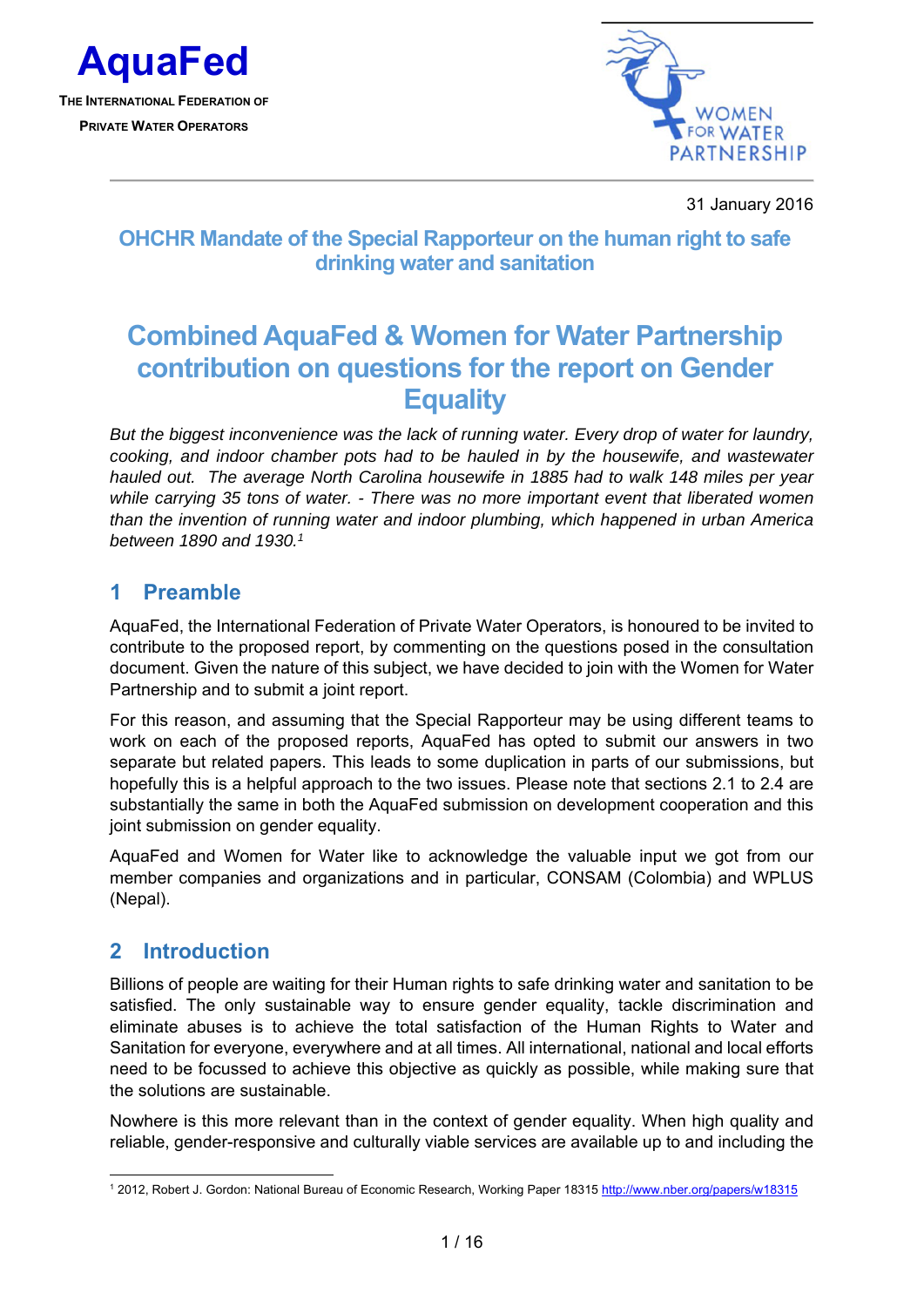

1



internal installations (bathrooms, toilets, kitchens, laundry rooms) of homes and workplaces there is no divergence in terms of equality between the sexes. The further services and installations degrade from this position the wider the divergences become and the more unfavourable these differences are for women.

### 2.1 The Global Scale of Human Rights Deficiencies concerning Water and **Sanitation**

The grave deficiencies of the current status quo present by far the most serious violations of the conditions required to satisfy these human rights. We believe that the official statistics under-estimate by a large margin the number of people worldwide who do not have the full terms of their rights satisfied. The official estimates<sup>2</sup> suggest that 1.8 billion people do not have access to water that is safe bacteriologically and 2.5 billion do not have access to adequate sanitation. However, if the full human rights lens is applied, we assess that the number of people who do not have their right to water satisfied is of the order of 3 to 3.5 billion and for sanitation it may be as much as 4 to 4.5 billion<sup>3</sup>.

The conditions that prevail behind these deficiencies vary from country to country and from place to place. These range from those settlements that have never had any satisfactory service provision, through areas where expansion has not been able to keep pace with population growth, locations where conditions have changed significantly, to places where urban decay or underinvestment has led to degraded services that have partly or completely failed. These categories can be found in most parts of the world, but the most serious deficiencies in terms of numbers of people effected are located in the emerging and developing countries.

#### 2.2 Urgent need to accelerate progress

Given this background, and the central dimensional that gender equality plays in water and sanitation, there is a very urgent need to accelerate progress. This means that everything possible must be done to encourage, enable and assist states, responsible public authorities and other actors to make real and sustained progress. As the population of most of those emerging and developing countries with the biggest needs continues to grow and urbanise the realisation of the rights is a real and practical imperative and not a theoretical question.

The human rights concept of progressive realisation is very helpful in this respect. There are now two ways of regarding progressive realisation<sup>4</sup>. Both are helpful and are mutually compatible. The first concerns the progressive realisation of access to a first time service of a minimum acceptable level, and the second, progressing from that point with the extension of quality and reliability of services to the highest level that fully satisfies all the human rights dimensions.

Both these interpretations of progressive implementation imply a realistic recognition and acceptance of a transitory "less than best" situation, where, so long as progress is being made, the fact that some dimensions are not being fully satisfied initially should not be seen as permanent or serious violations. This is a longstanding and practical approach to implementation of human rights policy in general and needs to be maintained.

<sup>&</sup>lt;sup>2</sup> Joint Monitoring Programme 2015 Page 43, <u>http://www.wssinfo.org/</u> "In 2012 the JMP commissioned a systematic review that estimated that at least 1.8 billion people globally used a source of drinking water that was faecally contaminated." <sup>3</sup> Link AquaFed - http://www.aquafed.org/page-5-106.html

<sup>&</sup>lt;sup>4</sup> July 2015 OHCHR: A/70/203 Report of the Special Rapporteur on the human right to safe drinking water and sanitation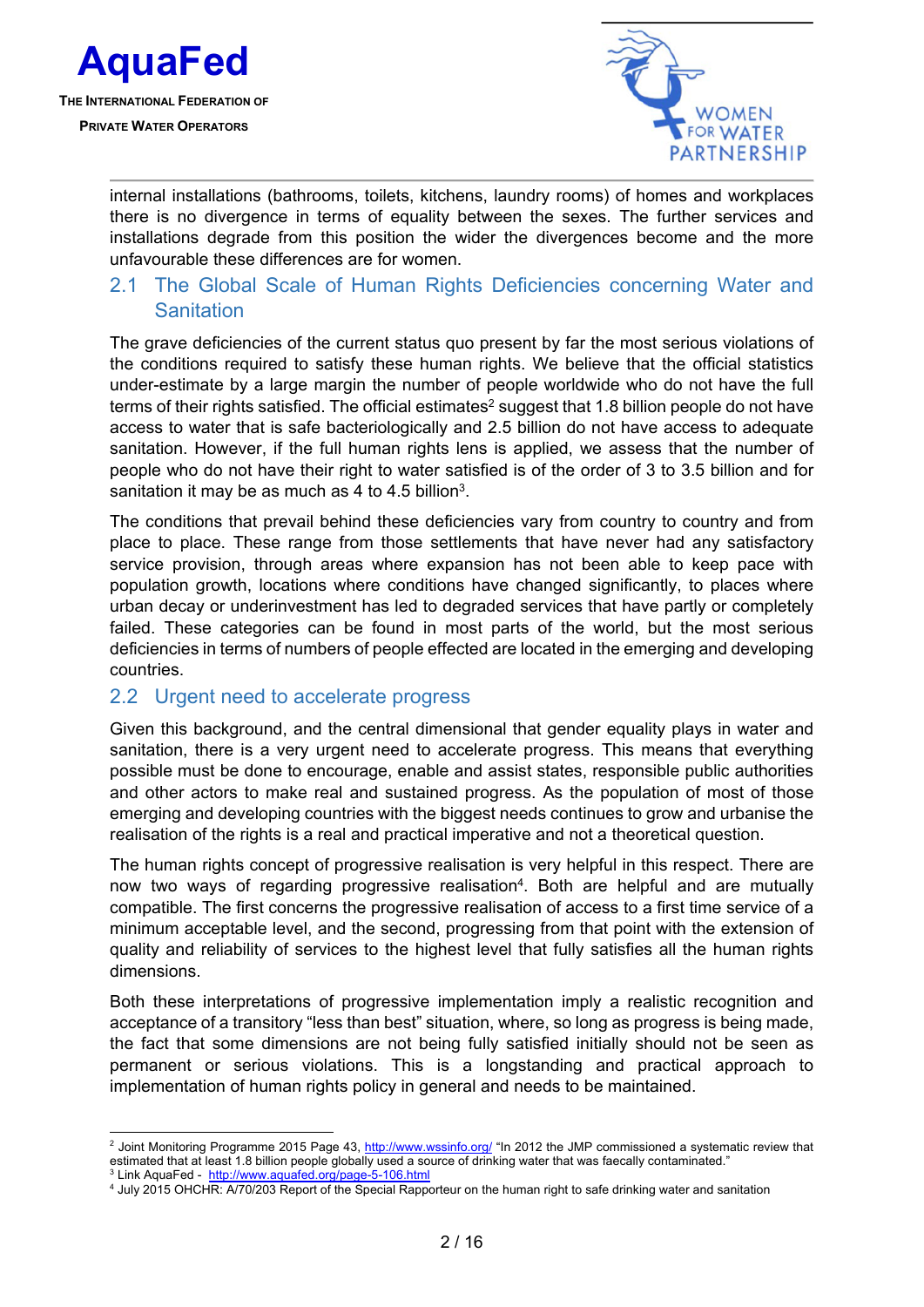



There is a very urgent need to accelerate progress to full realisation in both senses. All actors from the public, private and associative sectors need to work together to ensure that their actions provide the most effective help and avoid applying any breaks to progress.

#### 2.3 SDGs should provide a real and practical impetus

The 2030 Agenda for Sustainable Development<sup>5</sup> with the attendant Sustainable Development Goals present an opportunity, and also highlights, a real need to accelerate progress. It is very satisfactory that they embrace a human rights approach and even more that the preamble makes specific reference to the Human Right(s) to Water and Sanitation<sup>6</sup>.

SDG #6 on water combined with the Rights to Water and Sanitation underpin the realisation of many other SDG objectives and the human rights that relate to them. It is also useful to note that several, other SDGs can contribute to a successful outcome for the Human Rights to Water and Sanitation, notably #5 on gender equality, #9 on infrastructure, #11 on cities and human settlements, #16 on inclusive societies and #17 on means of implementation.

The water SDG #6 has a well-designed set of targets and indicators that deliberately embrace many of the Human Rights requirements.

#### 2.4 AquaFed<sup>7</sup>

AquaFed shares a strong concern for this issue with the Women for Water Partnership as the human rights and development communities for the same reasons they do. AquaFed is also concerned because the prime reason our member companies exist is to provide high quality water and sanitation services to communities under the direction and control of their public authorities. Delivering water and sanitation in a fully sustainable way to men and women alike is the core of their business.

Our Federation has an established record of contribution to the works of the OHCHR and Special Rapporteur<sup>8</sup> on water and sanitation and our contribution to this enquiry is submitted as a continuation of that effort.

#### 2.5 The Women for Water Partnership<sup>9</sup>

Women for Water Partnership is convinced that universal access to safe water and genderresponsive sanitation is key to women's empowerment and the economic independence for women. We share the conviction and basic principles that AquaFed is also pursuing to deliver on targets 6.1 and 6.2 of the SDGs. WfWP believes this can only be done if the different stakeholders that have to deliver on these targets and promises work together on implementing the human rights to safe water and sanitation. WfWP has a long record on supporting the Human rights in this respect by e.g. being an active member of the group that lobbied for and raised awareness on the referendum in the EU on these human rights but also in early days were already in the forefront by staging the first events in Kyoto during the World Water Forum on this issue. Our members are active all over the globe to assist and empower local women's groups to get involved as actors (not just beneficiaries) when it comes to delivery of WASH

1

<sup>5</sup> General Assembly resolution 70/1, *Transforming our world: the 2030 Agenda for Sustainable Development*, A/RES/70/1 (21 October 2015), available from undocs.org/ A/RES/70/1.

 $6$  The UN GA approved a resolution on 18 December 2015 basically approving two separate but connected human rights. The text of this document has to be read in that sense.

<sup>7</sup> www.aquafed.org

<sup>&</sup>lt;sup>8</sup> See AquaFed web page related to the Human Rights to Water and Sanitation <u>http://www.aquafed.org/page-5-59.html</u><br><sup>9</sup> <u>www.womenforwater.org</u>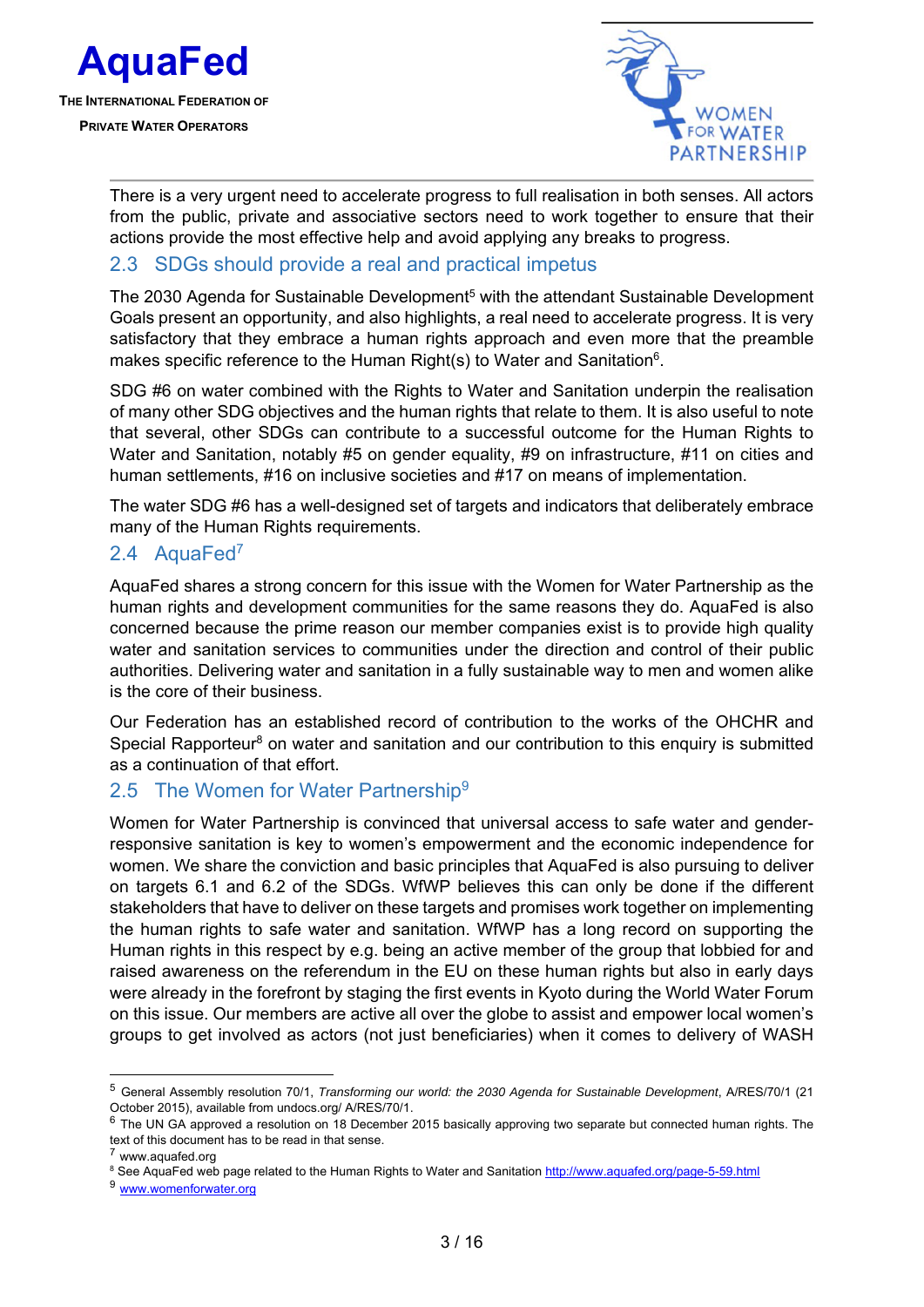



services. Implementation of the Rights gives them an entry point to discuss the needs and quality of service for their communities with government, utilities etc.

This submission is a continuation of those efforts. In it both contributors have tried to take a practical approach based on the field experience of our various members and networks. We believe that this may compliment a more legalistic human rights approach that we expect might be taken by other human rights expert groups in contributing to the questionnaire<sup>10</sup>. We believe that a careful balance between legalistic and practical, pragmatic processes is necessary to overcome the challenges of gender equality quickly.

### **3 Observations on Gender Equality**

We view the question of gender equality in relation to water and sanitation from two points of view: equality relative to service provision and equality of opportunity within the water sector. It is our understanding that this questionnaire focusses on the first aspect and our submission will concentrate on that. However, there is some overlap and we endeavour to highlight a few dimensions of the challenges facing women working in the sector.

#### 3.1 Equality relative to service provision

As indicated above, the more service provision diverges from full compliance, the greater become the inequalities between women and men. Women suffer more because of their biological needs, role in domestic life and the taboos and cultural biases common in all societies. Some of these are summarised in simplified fashion in the diagrams below (figures 1 to 3).

#### 3.1.1 Equality issues: sanitation

 $\overline{a}$ 

The impacts for women and girls of the above characteristics are most serious as far as sanitation is concerned. The progression from significant inequalities towards equality is indicated in figure 1 below.

At the worst extreme, are those women who have no choice but to "*defecate in the open, use unclean, unsafe toilets or are unable to wash their hands with soap or manage their menstruation with confidence, dignity and pride every day. There are also those who fear to use a [public] toilet because they may be harmed for being of the wrong gender, or to defecate at all because they might be seen, followed, touched and sexually abused. This most basic and routine of all human needs and rituals becomes a complex, creative endeavour for hundreds of millions of people […] simply because they are unable to access this most basic of human rights- the human right to sanitation and hygiene*." 11

This citation highlights how serious are the challenges facing women and girls when they do not have access to a toilet in their own home, in their schools and workplace. For them the real difference between using open defecation and inadequate public toilets in terms of narrowing the equality gap is limited.

<sup>&</sup>lt;sup>10</sup> We note for example the work of groups such as WaterLex, http://www.waterlex.org/resources/documents/RTWSsourcebook.pdf

<sup>&</sup>lt;sup>11</sup> Extract from "Foreword of "Leave No One Behind: Voices of Women, Adolescent Girls, Elderly, Persons with Disabilities and Sanitation Workforce" WSSCC and FANSA 2016 http://wsscc.org/resources-feed/leave-no-one-behind-voices-of-womenadolescent-girls-elderly-persons-with-disabilities-and-sanitation-workforce/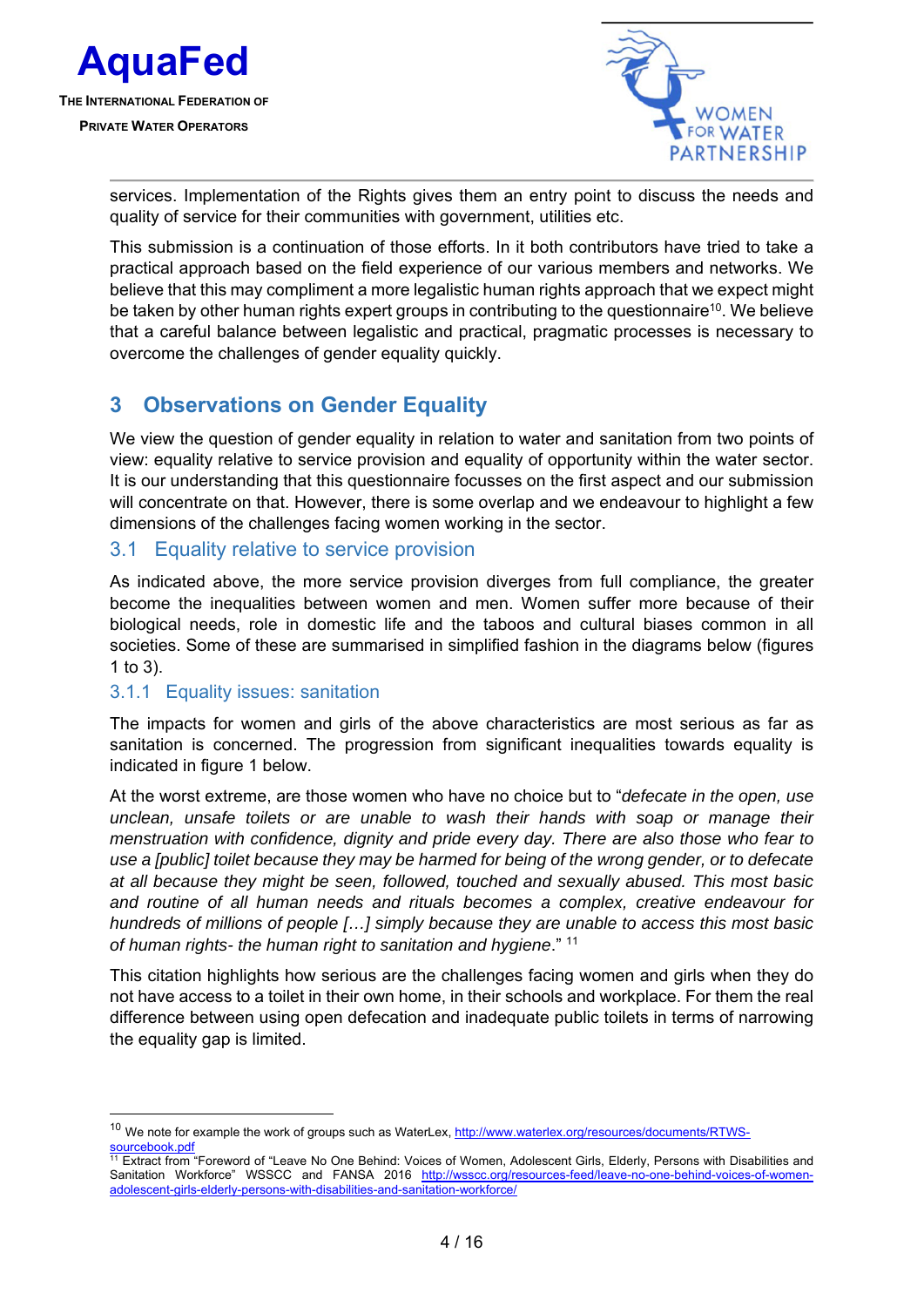



A significant improvement occurs when they have access to a toilet at home. However, there can still be access and thus equality differences with the men in their family if not all dimensions of the Human Right to sanitation are satisfied.

This highlights the need for both infrastructure in the public domain and in the private domain. Adequate systems of collection and disposal of faecal sludge, or better still the provision of sewerage where feasible, or composting where it would generate an additional benefit, is essential in the public domain to protect public health and the environment, while the quality of the sanitary installations in the home is an important determinant of gender equality. The cost of constructing toilets and bathrooms and connecting them to satisfactory systems of containment and collection can be considerable for a household. For especially for poor women / female heads of household it may be almost impossible to get credit for this since it is seen as a "luxury" and not a basic need by many of financial institutions. The same can be said for schools and the workplace, where the quality and maintenance of gender appropriate sanitation facilities is also of great importance.

This highlights an interesting and important challenge that has to be faced in realising the fully compliant realisation of the rights to sanitation and to water. That is the need to have a complete integration between what is provided and maintained by the public entity and that which is private. In reality each is dependent on the other. Inadequate public infrastructure impinges on the collective and individual dimensions of the rights. It makes it difficult if not impossible for individual households to enjoy their full rights. Equally, no-conforming installations or badly operated or maintained private facilities can also have negative impacts on neighbours and the community at large.

A final observation in this context is to recognise that at the other extreme there is the situation where sanitation facilities are seen as (see above) or can become a demonstration of luxury.



*Figure 1) Relationship between equality and level of service: sanitation*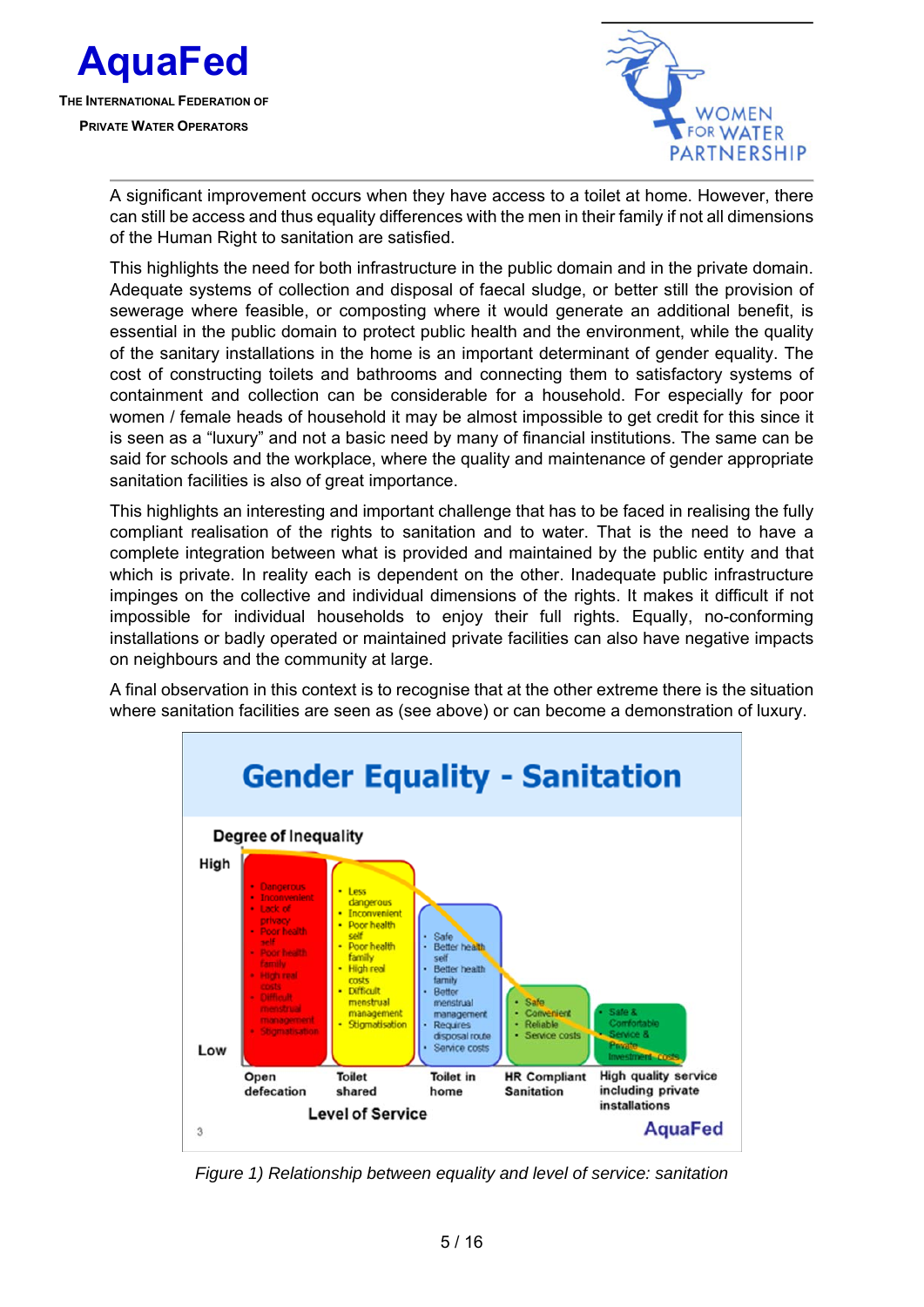



#### 3.1.2 Equality issues: water supply

The issues related to water supply are also very important and here again a similar pattern of widening inequality between males and females prevails. This is indicated in figure 2 below.

When high quality and reliable water supply is combined with good internal domestic installations, inequalities are virtually non-existent. The further the situation degrades from this, the more serious the inequalities become.

The differences between men and women on water matters are small when good quality water is available in suitable volumes and pressure on a permanent (24/7) basis and where there is internal plumbing to kitchens, bathrooms, toilets, laundries etc.

Having internal plumbing is only of limited value when the water supply is intermittent. The quality of water is then uncertain and can easily be contaminated with the attendant negative impacts to health. The regularity of supply also forces households to adopt a range of "coping strategies", which are often costly and time-consuming. These can also have negative social impacts, for example women being obliged to stay inside at home so as not to "miss the water when it comes" and therefore lose opportunities for social contact or economic activities.

The burdens imposed on women and girls in situations where they have to rely on collecting water from external sources are all well-known. Whether these sources are "improved" or "unimproved" makes little real difference. These burdens create very significance levels of inequality between the sexes.



Figure 2: *Relationship between equality and level of service: water supply* 3.1.3 Equality issues: need for integration of sanitation and water services

Whilst in many ways, it is correct consider sanitation and water supply separately, when examining the question of gender equality there comes a point when the integration of the two becomes essential. See figure 3 below.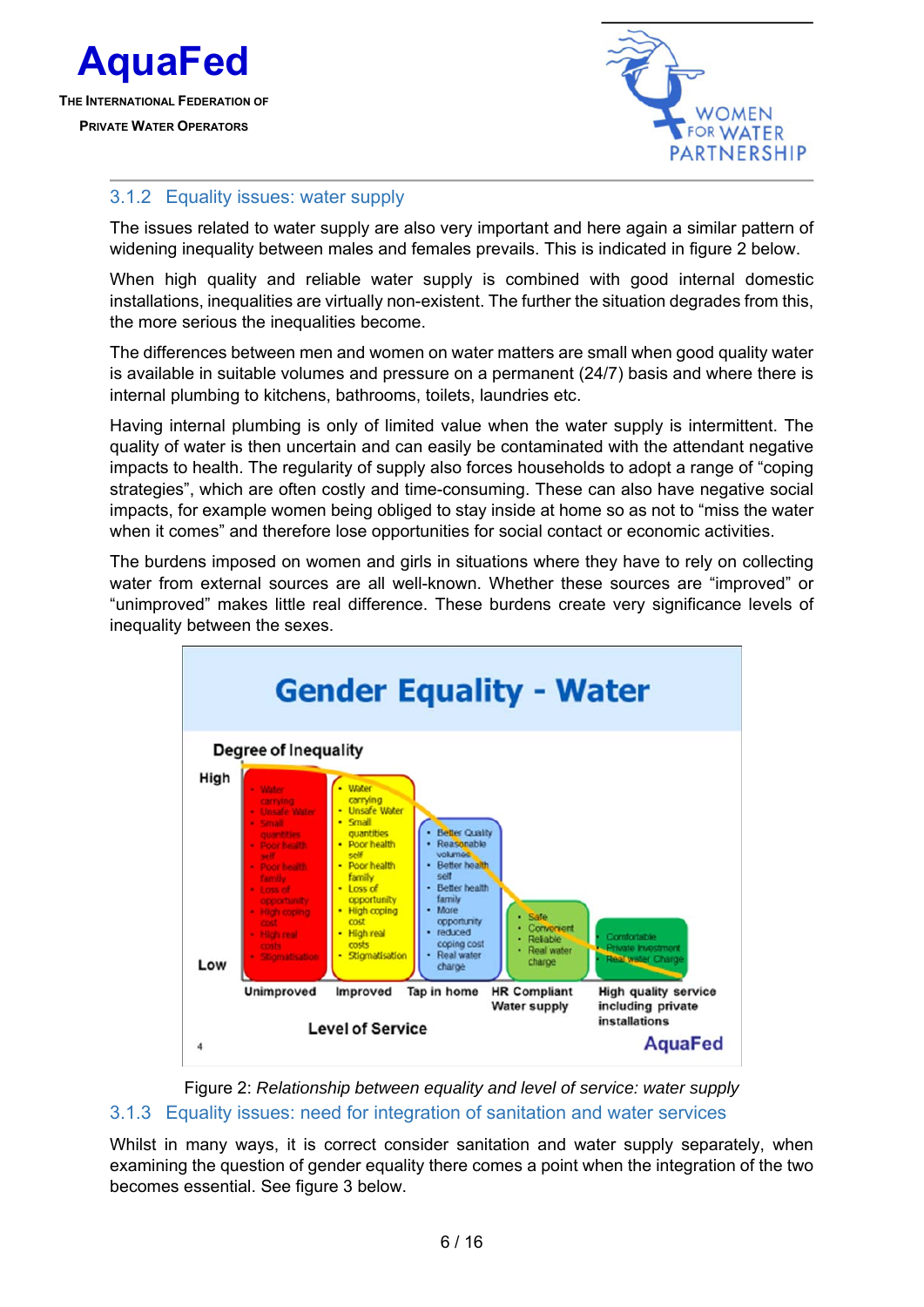



To engage in personal hygiene and dignified menstrual management, women and girls need both proper sanitation and washing facilities. Biological differences between the sexes as well as sociological constraints and taboos make the appropriateness of these facilities far more important for women than for men even within the limits of their own homes.

For women to benefit from water in the kitchen, for cleaning and for laundry, the places where the dominant activity is assumed by women (both in the home but also in the workplace where the majority are women as in the garment industry, health care etc.), it is important to be able to dispose of the used water safely in ways that do not degrade the environment or harm the neighbours. This means that to ensure the full convenience, health and equality benefits for women and girls, sanitation, drainage, water supply and internal installations all need to be present and to function together. A tap and a toilet in isolation are far from sufficient and not sustainable.





#### The water services industry is an industry that is noted for the imbalance between the sexes at almost all levels. This is due to both the traditional prejudices that prevail in much of industry against professional careers for women and also a perception that the kinds of jobs in the industry are not suitable for women. Both these barriers are unnecessary and require active effort to overcome.

AquaFed and Women for Water Partnership are attempting to overcome these difficulties as are other organisations and networks such as the International Water Association and the African Water Association. Several of AquaFed's member companies have employment policies and programmes that aim to increase the proportion of women in their staff, to make the workplace better adapted to women's' needs and remove prejudices against female employees.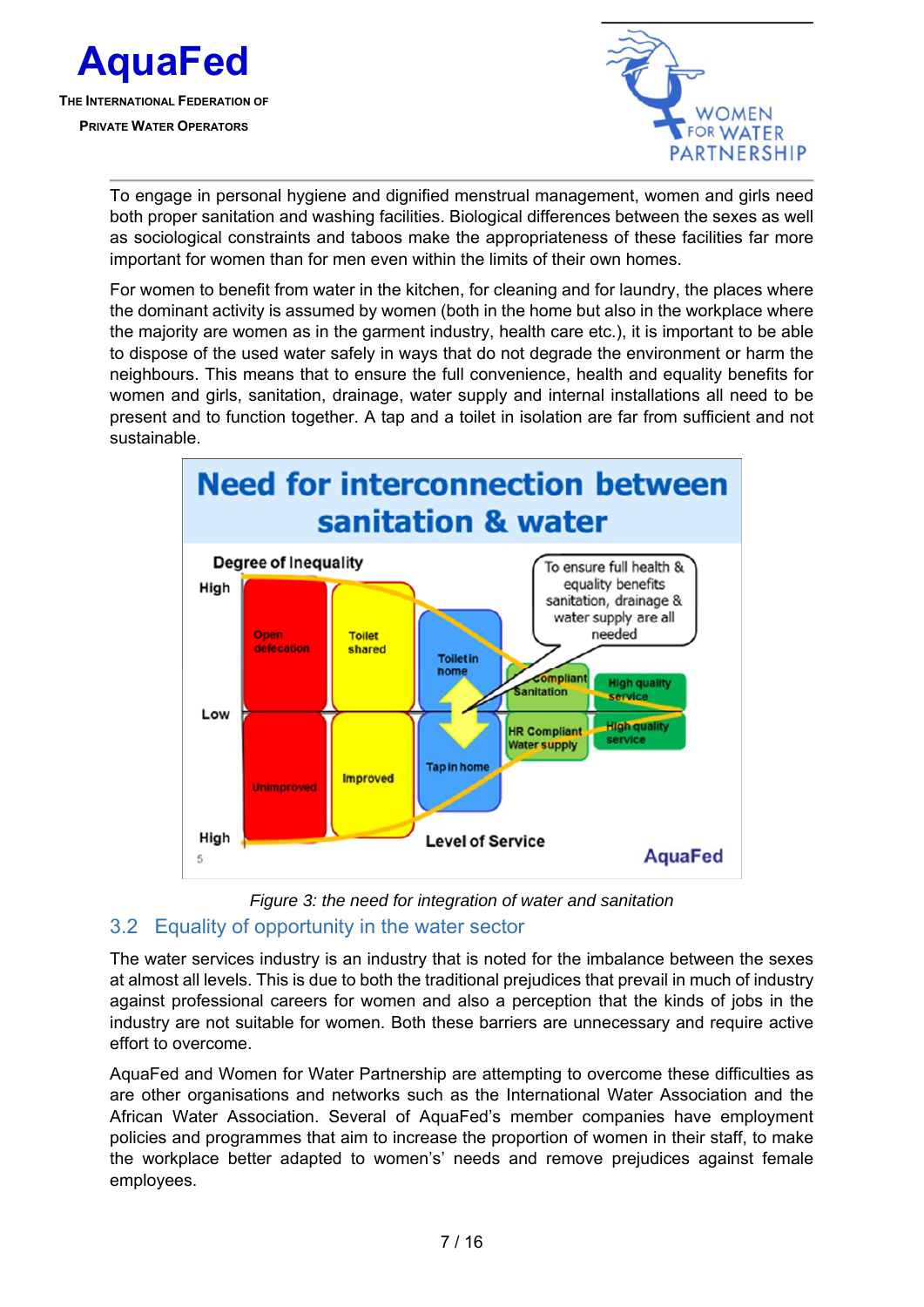



One of the unnecessary barriers is that women themselves do not see the industry as one that is suitable for them or where they can progress. This highlights the need to demonstrate how women can progress in all hierarchical levels of the industry by showing the examples of the many successful women already working in the sector.

The question of the desirability of quotas for women in companies and other organisations is one on which opinions diverge. There are women who are in favour and those who are against quotas. There seems to be a growing opinion in favour of time bound quotas that are aimed at redressing the gender balance over the relatively short term to build a platform for a future where men and women can compete on an equal footing in the long term. What we do know from research is that it takes at least 30% of women to work in a company or industry to "turn the tables".

# **4 OHCHR question #1 What are the particular issues to be addressed to achieve gender equality with respect to water, sanitation and hygiene, and what measures are being taken to address these?**

#### 4.1 Main Issues

Since women are the most severely prejudiced by the lack of access to water and sanitation services (chore of carrying and "caring" for water, different needs for sanitation and hygiene as a result of biological differences, insufficient and unsafe access to toilets etc.), improving the access to water and sanitation services constitutes a major first step towards reducing gender discrimination. Therefore, public policy and practical implementation should aim to move the services up the drinking water and sanitation ladders<sup>12</sup> as rapidly as possible. There is no other real solution and all other intermediary steps are palliatives. These have real value for the women and girls subject to less than ideal situations when these prevail, but should not be seen as an end in themselves.

#### 4.1.1 Sanitation

The satisfactory provision of sanitation, with appropriate methods for the containment, collection, transport of faecal matter as well is the drainage of used water is a big and often neglected challenge. This extends from basic decisions about the choice of socially and culturally acceptable toilets (squat or sitting, wiping or washing, etc.) to the design of extensive sewerage and treatment systems. Such decisions need to acknowledge the role local organizations and women's organizations can and already do play in these kinds of decisions. The development of integrated sanitation systems has been identified as one of the key drivers of the development of Western societies in the  $19<sup>th</sup>$  century<sup>13</sup>. Accelerating progress up the sanitation ladder will probably have a greater lasting impact on social and economic development and in improving inequality, then providing modern technologies such as the Internet.

<sup>1</sup> 12 The drinking water and sanitation ladders; UNICEF WHO Joint Monitoring Programme, accessed 26/01/2016,

http://www.wssinfo.org/definitions-methods/watsan-ladder/<br><sup>13</sup> 2012, Robert J. Gordon, National Bureau of Economic Research, Working Paper 18315 <u>http://www.nber.org/papers/w18315</u> *Is US economic growth over? Faltering innovation confronts the 6 headwinds.*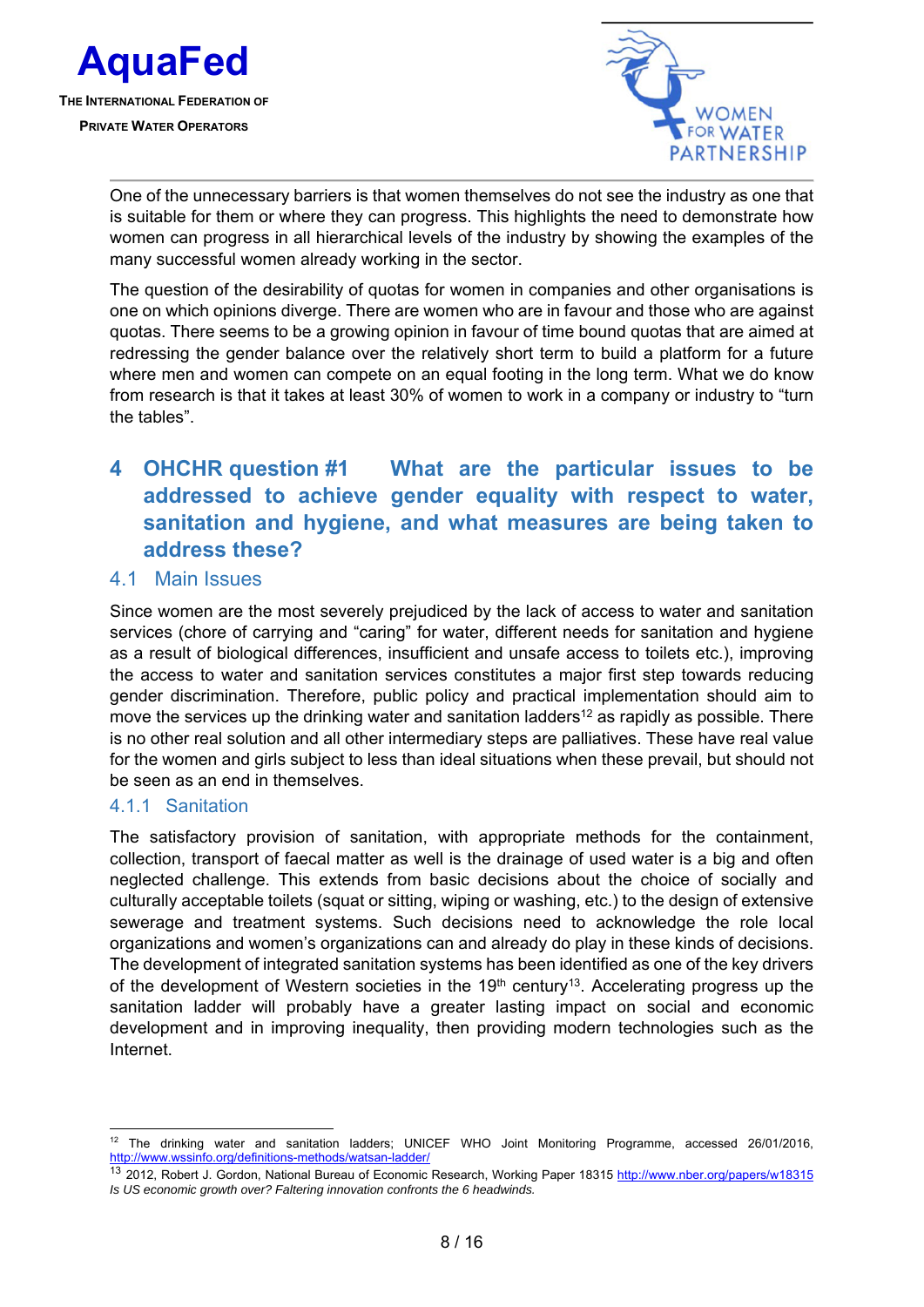



It should also be remembered that in many subsistence agriculture economies, faecal sludge and urine can constitute very valuable inputs. These economies are frequently operated by women.

As an interim measure, all local governments should ensure that they have sufficient, clean and hygienic, socially and gender adapted public toilets and washrooms. These need to be installed in carefully determined locations in consultation with the (potential) users and managed actively to ensure that they are usable at all times. Decisions about location and operation need to be reviewed on a very regular basis. This action needs to be accompanied with efforts in public education and the appropriate use of the facilities ("potty-training") themselves (both for boys and girls). This is an important step to avoid abuse of the facilities and their users.

#### 4.1.2 Water supply

Developing domestic water connections significantly reduces the drudgery of fetching water and the multiple risks linked to physical and psychological insecurity. Secondly, by eliminating the substantial amount of time spent by women to fetch water every day and the damage the heavy load does to their bodies, the development of a 24/7 domestic supply has a very positive impact on their health and that of their families, their living-conditions and wellbeing. In particularly it permits them to benefit from more fruitful economic activity. It is therefore equally important that public authorities make deliberate efforts to accelerate progress up the water ladder at the same time as they do so for the sanitation ladder.

Good and reliable water supply is also extremely important in the context of food security, public health, education and employment. Women need to be able to ensure that their children have adequate food, clean clothing and proper education. Providing all these things is costly in time and money so women can ill afford to waste their efforts resolving problems created by unsatisfactory WASH provisions.

#### 4.2 Some suggestions

From the above, it should be clear that the most important practical issue is to ensure the full realisation of the Rights to Water and Sanitation in all communities. To achieve this, it is essential that governments at all levels and their appropriately delegated public authorities give real priority to providing integrated water and sanitation services throughout their jurisdictions. This priority is needed in the form of political commitment, and of prioritisation in planning, investment, financing and long-term service operation and maintenance. Responsible governments can be helped in this task by the active involvement of their own communities and with the support of many experts and organisations from the United Nations, through multilateral and bilateral aid programmes, to the private sector and to local NGOs/CSOs and associations.

Many public, private and civil society groups / CBOs can assist governments through advocacy and awareness raising. They can also be encouraged to apply gender equality policies in their own organisations. They should avoid creating any gender based distinctions in their internal hierarchy and make roles and decision-making power clear and diverse. They can ensure staff awareness and training on "water and gender" issues to make it a gender equality promoter in daily life.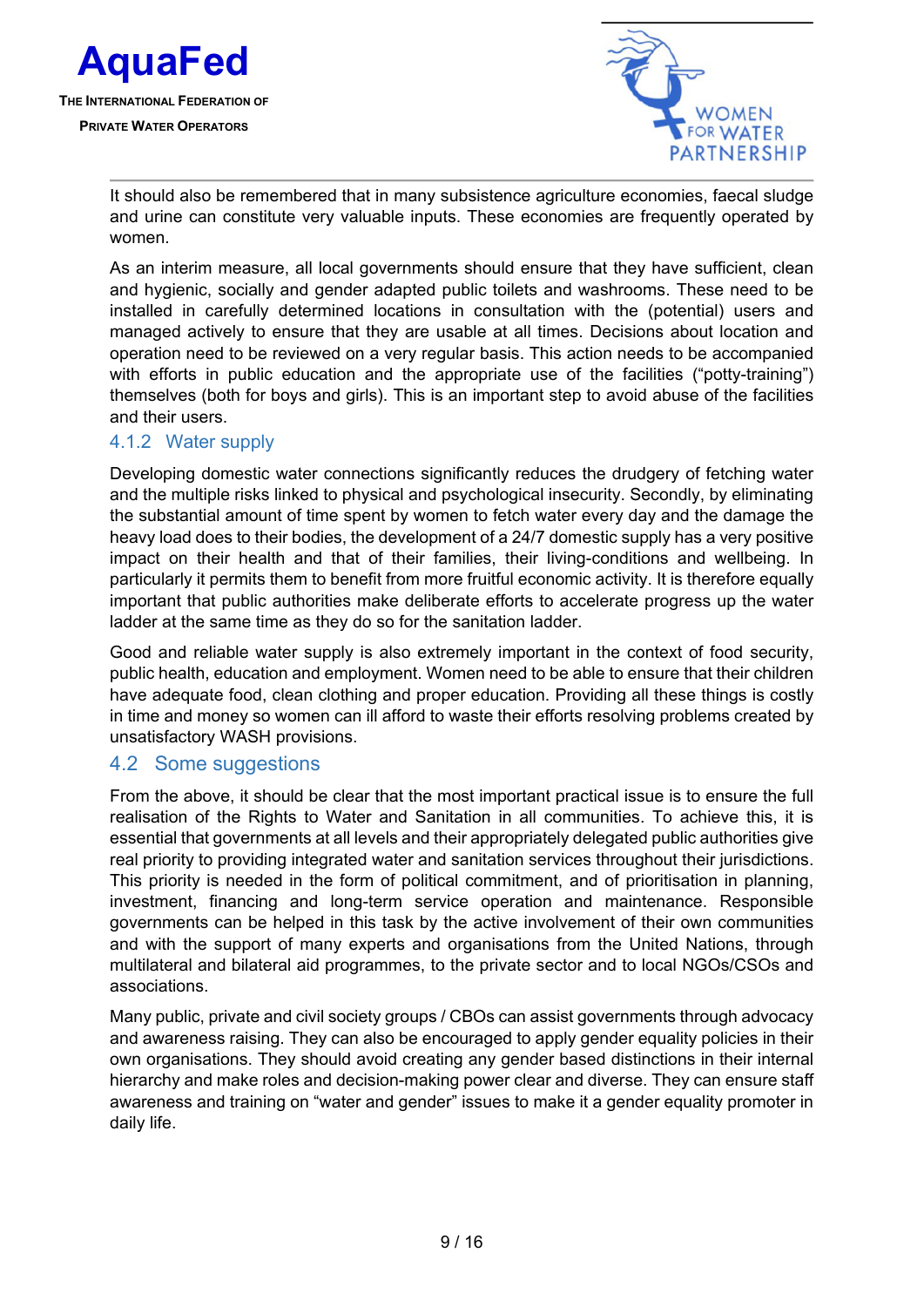



All stakeholders need to work on the perceptions held by women and men through dialogue sessions (public meeting, focus group discussions) and train both boys and girls to share the water and sanitation management chores.

All interested parties can work with all forms of media to ensure much wider and well adapted public awareness campaigns to raise the understanding of the importance of water and sanitation for gender equality.

To improve the opportunities for women in water and sanitation service delivery, companies should train women and develop long-term programs to employ them in water and sanitation development projects. Several AquaFed member companies have internal programmes which aim to change perceptions about gender inequalities regarding relations to water resources and services. Such programmes need to be modified throughout the sector. Women's organizations are able and willing to support those efforts and build capacity. Vice versa trained employees – facilitated by the companies - could play a significant role in the communities where they live to raise awareness and train local communities.

Whilst none of these suggestions are specifically human rights centred, they can all benefit significantly from rights-based advocacy from the Human Rights Council and other UN agencies.

### **5 OHCHR question #2 What measures can be taken to accommodate and embrace biological differences (such as menstruation)? What measures can be taken to accommodate (assumed) different priorities in the use of water, sanitation and hygiene services?**

Male, female, third gender and disabled people should be taught about biological differences and problems that arise from biological, social and cultural differences. Social awareness should be disseminated regarding menstruation to accommodate and embrace biological differences. In most cultures, openness and understanding about these issues is difficult to achieve because of deep seated taboos, prudery, ignorance and biased attitudes that sometimes more expressed by the men than they are a real concern for the women. These can mean that even within the household menstrual management and personal hygiene for women can be very difficult to achieve.

Outside the home, sources of water, sanitation and hygiene services should be increased to accommodate different priorities in consultation with users and taking account of practices that are acceptable within the community concerned – again making sure that differences in perception between men and women are acknowledged by consulting the formal and informal leaders from both sexes.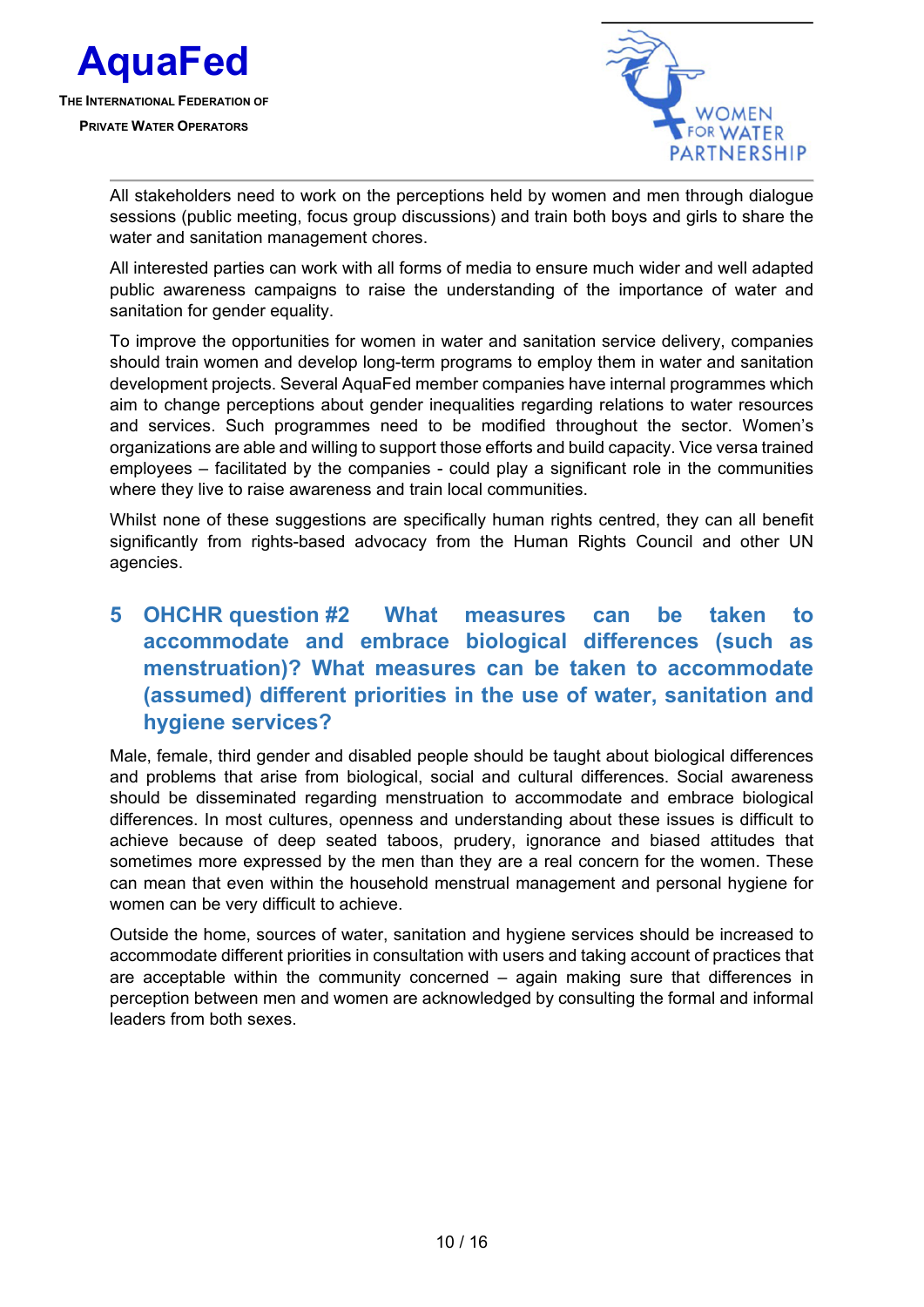

-



# **6 OHCHR question #3 What measures can be taken to combat stereotypes, change harmful practices and challenge sociocultural norms and prescriptions that disadvantage women and girls with respect to access to sanitation and water?**

Carefully designed programs to educate and create awareness for all people about the negative effects of stereotypes and the harmful practices that arise from them are needed. Such programmes need to be operated at many different levels including, schools, households, public spaces, and the further education of professionals of all kinds. In most cultures, such programmes need to be handled with great care to ensure that they achieve their objective and don't polarise the situation between men and women. Approaches to challenge socio-cultural norms, such as through social campaigns involving techniques such as drama, street drama and film to demonstrate against harmful practices and challenge sociocultural norms and prescriptions. These can provide powerful tools to combat stereotypes, change harmful practices and challenge socio-cultural norms and prescriptions that disadvantage women and girls with respect to access to sanitation and water.

Stereotypes can also be reduced by involving women in formal and semiformal WASH projects. Women should have the opportunity to be directly involved in water and sanitation related jobs in their own communities through construction, maintenance and capacity building. They should also have the opportunity to enter the formal water and sanitation sector as respected employees with an opportunity for career development. Making job-descriptions gender neutral and provide adequate working conditions (like having access to (separate) toilets in the work place) can also be a very powerful change here.<sup>14</sup>

### **7 OHCHR question #4 What role can men and boys play in ensuring gender equality in the context of sanitation and water?**

Men and boys have the same fundamental interests in having totally integrated and effective water and sanitation facilities in their homes in the ways described above as their wives and sisters do. Creating behavioural and social change requires significant efforts to change the perception of masculinity in the eyes of men and boys.

In many societies, men and boys have a stronger voice in the political processes that lead to such services being organised. Men and boys should therefore be helped and encouraged to lobby their local political decision-makers to ensure that these services are prioritised.

Gender equality can be ensured by educating men and especially boys at school in ways that help to create equality and respect between males and females in the context of sanitation and water. Nevertheless, great care needs to be taken in the educational process to ensure that there are no unintended consequences arising from badly delivered lessons or persistent prejudice, that might reinforce taboos and prejudices rather than eliminate them.

At the political level, strong policy should be formulated with the aim of ensuring gender equality and responsiveness, in water, sanitation and hygiene.

<sup>&</sup>lt;sup>14</sup> See also Women empowerment principles: http://www.weprinciples.org/ Global Compact and UN Women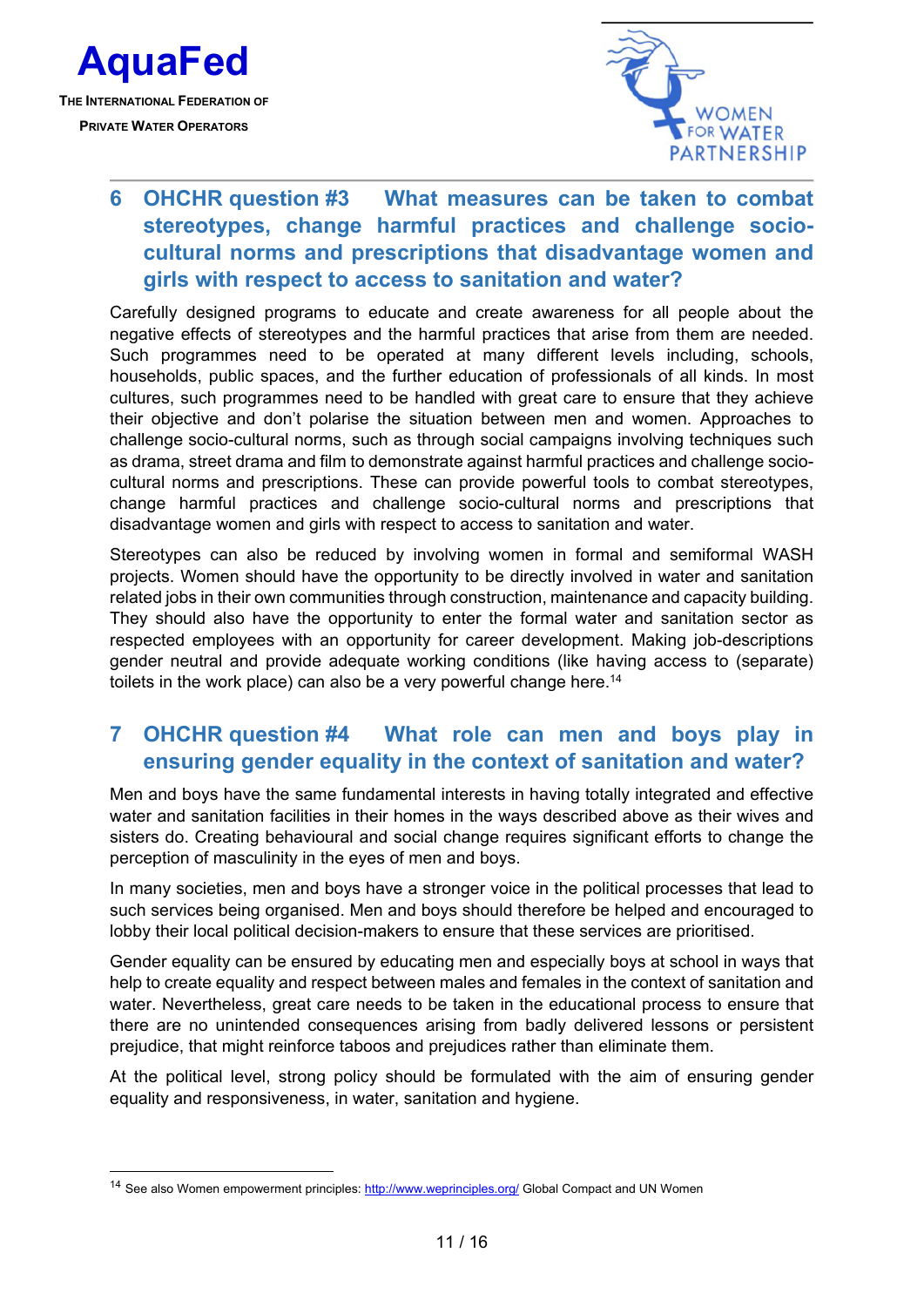

1



### **8 OHCHR question #5 What measures can be taken to combat gender-based violence in the context of sanitation and water?**

In this context, prevention must be seen as being far more effective than cure. This again is a strong reason why fully integrated water and sanitation services in all homes must be an important objective.

In the interim situation where the ultimate solution is not possible, very great care needs to be taken in the design, siting, security and operation of public water, sanitation and hygiene facilities. Gender segregation and effective provision for privacy should be built in to all installations. Good access routes that are well illuminated at night need to be provided. Where possible a permanent supervisor/guardian should be present. In designing these interim solutions, women should be included in the decision-making process and have a real voice in the decision-making panels or boards that are involved.

Appropriate installations should also so be the norm in all workplaces be these of the public sector or the private sector. Training in the use and management of school and health care facilities is also necessary.

The role of education as described above also plays a part in this context to prevent genderbased violence and make it unacceptable within any society. Programs in schools should focus attention on gender equality and combat violence.

There is also a strong role to be played for a variety of different forms of media campaigns to promote gender equality and help make violence against women and girls socially unacceptable.

Gender based violence can be combated by excluding and punishing the perpetrators of such violence and taking legal action against them. Similarly, perpetrators should be penalized if they violate women in the context of sanitation and water. This requires an effective police force with suitable gender sensitive training for officers, which needs to be backed up by a legal system which is also properly trained on gender sensitive and human rights topics.

# **9 OHCHR question #6 What measures can be taken to redress existing disadvantage based on entrenched discrimination in the context of sanitation and water?**

It is important to include women in high-level positions within those parts of government that are responsible for implementing water and sanitation policies. <sup>15 16</sup>

Discrimination in the context of sanitation and water can be addressed through creation of antidiscriminatory social and communal policy, rules and regulation and social control mechanism against discrimination. Organisations working in the field of gender, intercommunal relations and against violence should be encouraged. It is extremely important to make good connections and hold cross discussions between for example Commission on the Status of

<sup>&</sup>lt;sup>15</sup> The example of Minister Maria Mutagamba in Uganda and the two Water and Sanitation Gender Strategy (2003 – 2008) (2010 – 2015). Government of Uganda Ministry of Water and Environment: www.mwe.go.ug/index.php?option=com...

<sup>&</sup>lt;sup>16</sup> And see the recommendation in the annex of the ministerial declaration for the World Water Forum 2015 para 36. http://www.worldwatercouncil.org/fileadmin/world\_water\_council/documents/publications/forum\_documents/Daegu\_Gyeongbuk %20Recommendations%20to%20the%20Ministers%20at%20the%207th%20World%20Water%20....pdf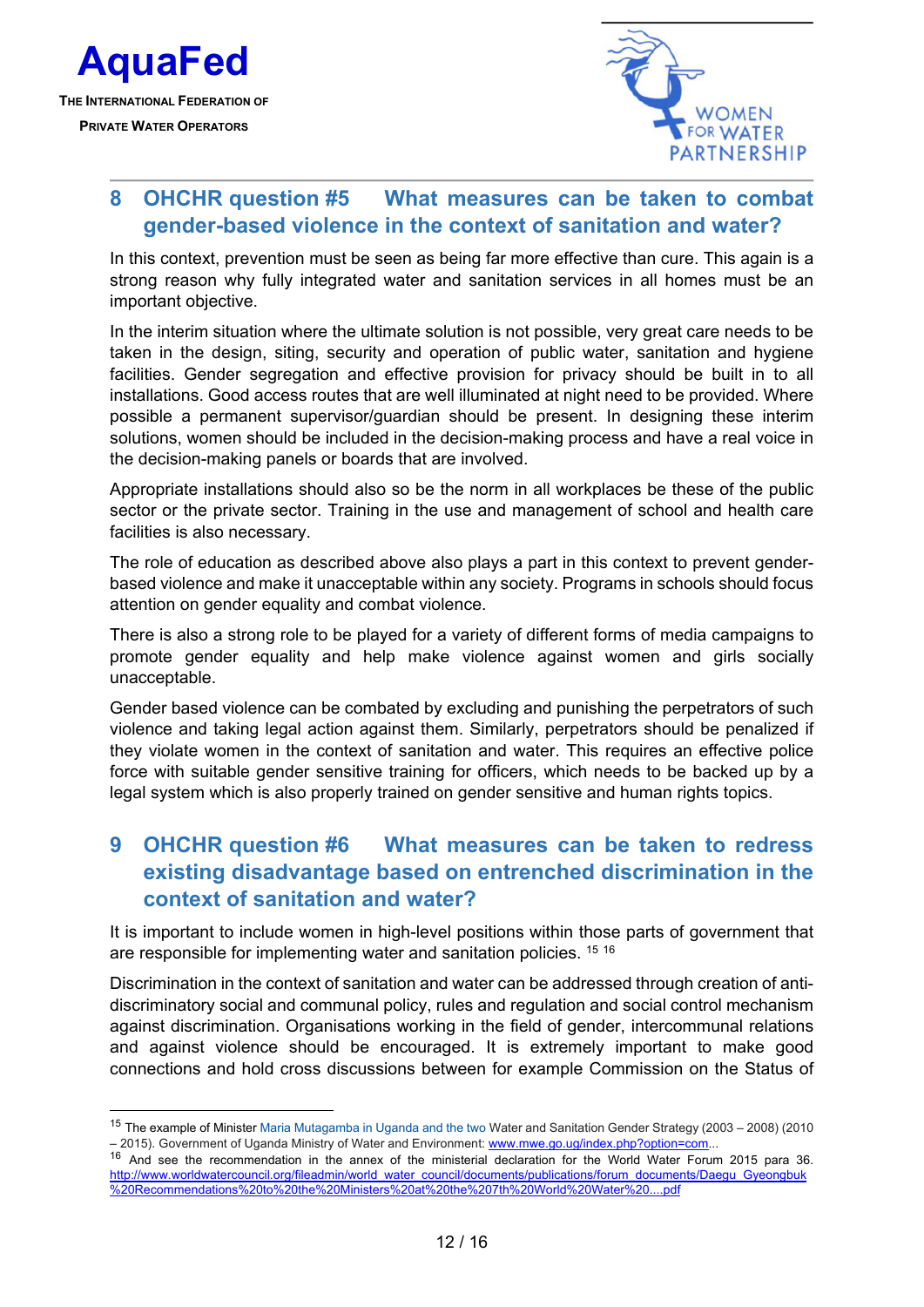



Women (CSW) and the water community with joined recommendations for implementation of  $SDG<sub>5</sub>$  and  $6<sub>6</sub>$ .

- **10 OHCHR question #7 What role does legislation play in ensuring gender equality in access to water, sanitation and hygiene? What can water, sanitation and hygiene policies and strategies achieve? What is the role of institutions in promoting better representation of women? How can financing and budgeting in the WASH sector be gender-responsive?**
- 10.1 What role does legislation play in ensuring gender equality in access to water, sanitation and hygiene?

Strong legal policy should be developed to ensure gender equality in access to water, sanitation and hygiene.

Through its binding power, the legal framework is a key element to foster changes in sociocultural norms. Furthermore, through legislation and policies, institutions are responsible for mobilising all actors (governments, public, private, NGOs, medias educational establishments etc.) and coordinating their actions. As an example, by mobilising service providers, specialized NGOs and the media, institutions have the power to break the taboo on menstruation.

In this context however it is important to recognise that in many places where the need is greatest the legal framework and means of enforcing laws and regulations is weak. This underlines the perpetual call for stronger governance of the water sector.

Positive examples are e.g. the water stewardship standard that also incorporates legislation compliance on other areas beyond water-related legislation<sup>17</sup>

#### 10.2 What can water, sanitation and hygiene policies and strategies achieve?

Strong and well thought through policies are an essential starting point for achieving the progressive implementation this paper calls for. Good water, sanitation and hygiene policies and strategies increase access to water, sanitation and hygiene. They should be designed to end all forms of discrimination in terms of caste, gender, class, ethnicity and regional disparity.

By defining the conditions in which water and sanitation services are operated, policies and legislation can frame the conditions in which the service has to be run by the provider. As an example, policies can require the use of appropriate tools and equipment (separate toilets, integration of women in decision-making process etc.). This prerogative appears to be particularly important in the case of poor-customers and informal areas management, which require specific mechanisms and methods such as social engineering methods, social-tariffs or subsidies mechanisms.

-

<sup>17</sup> http://www.allianceforwaterstewardship.org/aws-standard-system.html#aws-standard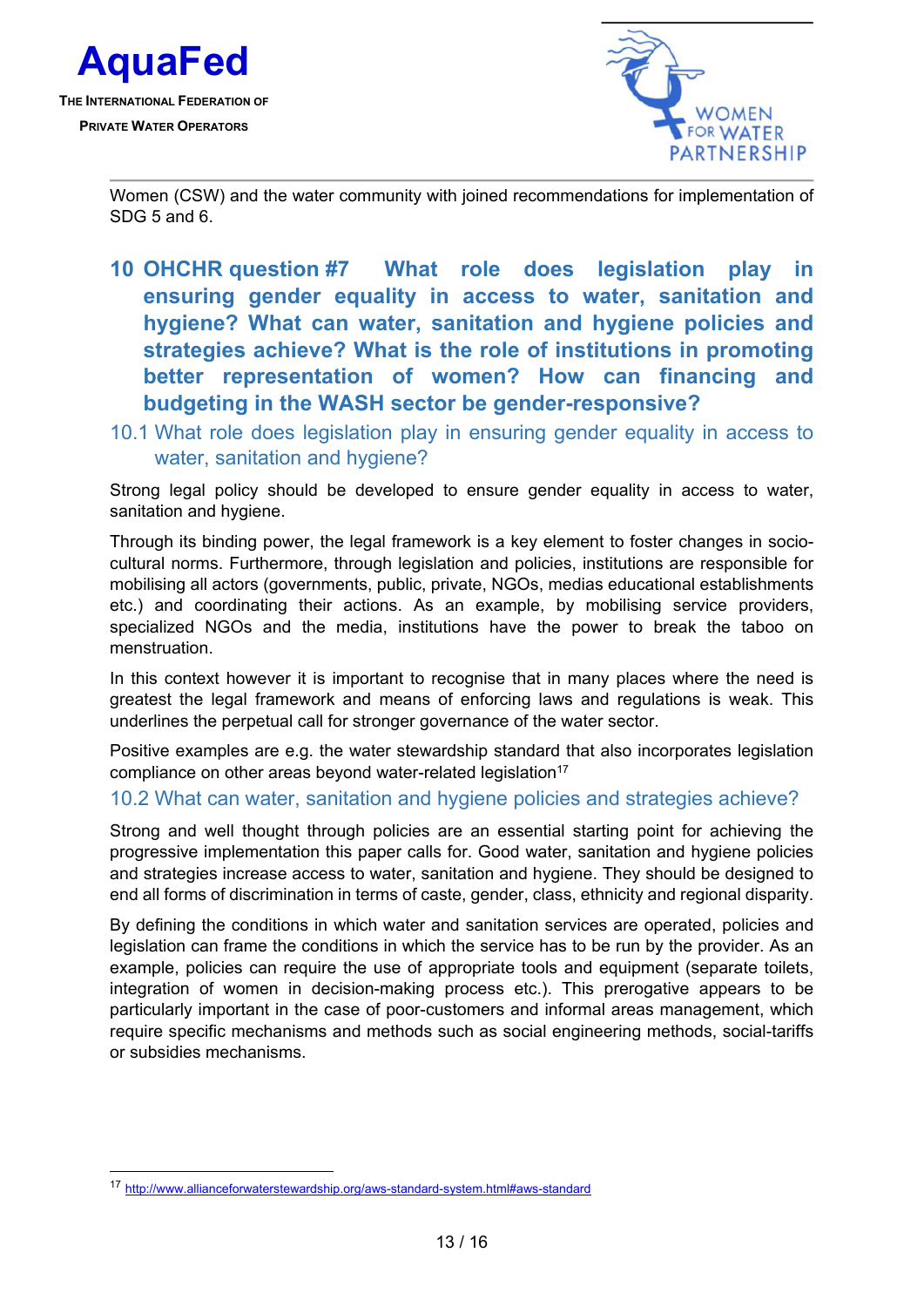

1



### 10.3 What is the role of institutions in promoting better representation of women?

Institutions play an important role in two separate but related ways. Firstly, they should design and implement policies designed to reach full coverage of integrated water and sanitation services as described at the beginning of this document.

Secondly, institutions can empower women and provide them career and job related opportunities. By hiring women and including them in the top management, institutions can be an example in terms of gender equality. Institutions should run gender-responsive programs with clear budgets allocations and gender data monitoring.

Institutions can involve significant numbers of women in decision making process, project identification, planning, implementation and evaluation to promote better representation of women and as a result ensure more gender responsive outcomes.

Institutions are responsible for identifying poverty situations, prioritizing actions (girls and women in urban low income or rural areas) and coordinating the implementation of solutions with respect to Right to Water and Sanitation criteria (accessibility, quality, affordability, security etc.).

Institutions can use gender-sensitive indicators to monitor progress and by doing so also raise awareness in the process.18

#### 10.4 How can financing and budgeting in the WASH sector be genderresponsive?

As indicated at the beginning of this document, all initiatives that enabled progress to fully integrated water and sanitation services should automatically improve the situation for women and girls. Nevertheless, the water and sanitation sector should prioritise gender-responsive development through allocating sufficient budget and financing in gender related projects, programs and activities.

IFIs and institutions can be gender-responsive by including specific indicators into their granting policies. The methodology of gender budgeting, as is obligatory in Tanzania for example, can help in analysis of budget allocation and (gender) impacts.<sup>19</sup>

### **11 OHCHR question #8 What measures can be taken to ensure meaningful and inclusive participatory processes at all levels of decision-making? How can an increased role for women and girls translate into actual influence in decision-making?**

Involvement of women in various stages of project is necessary to ensure meaningful and inclusive participatory processes at all levels of decision making. Women and girls should be encouraged to join women's and girl's institutions and they should be trained to translate

<sup>18</sup> WWAP: http://www.unesco.org/new/en/natural-sciences/environment/water/wwap/indicators/wwap-eg-on-indicators/ and http://www.unesco.org/new/fileadmin/MULTIMEDIA/HQ/SC/pdf/Integrating\_gender\_responsive\_indicators\_in\_the\_SDG\_proc\_0 2.pdf

<sup>19</sup> E.g. http://www.worldbank.org/socialaccountability\_sourcebook/Regional%20database/Case%20studies/Africa/Tanzania%20- %20Gender%20budgeting%20initiative.doc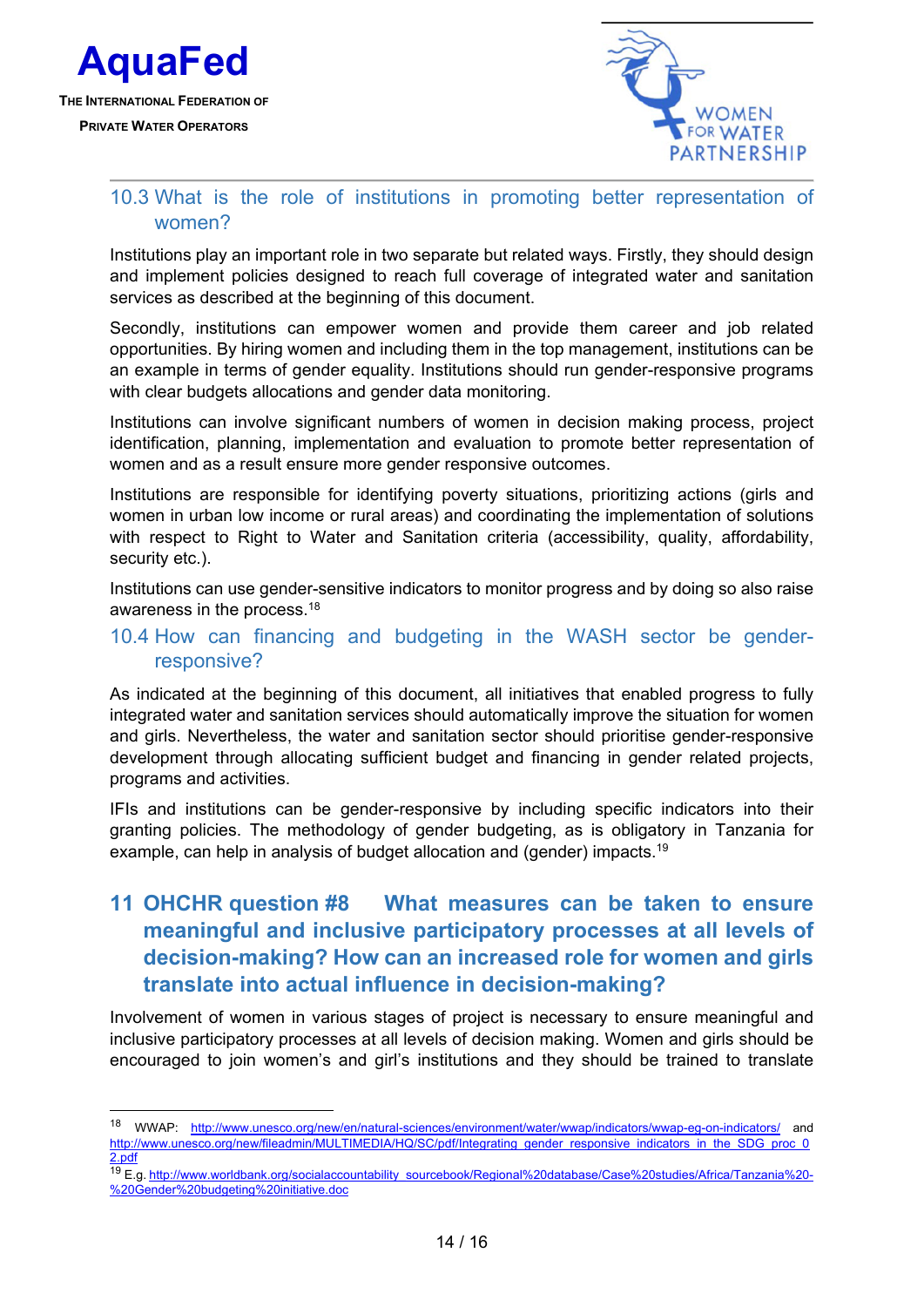



influence into actual decision making and action so they are well equipped to function in water boards, user organizations etc. in an active role. In some cases, it may help to have a quota for participation in such governance arrangements; it will however only be effective in the long run if then their role is also clear and accepted (see also below).

Responsible authorities and other actors should develop local research programs based on gender inequalities and perceptions, in order to understand the issue and identify the improvements that need to be made. They can promote the integration of women at all levels of decision-making and ensure that multi-criteria are applied to evaluate this level of integration. It is particularly important to guard against the situation where women are nominally participating but in practice are not being heard or have no decision making power.

Public authorities, institutions and service operators need to ensure effective integration of men in water programs and develop appropriate mediation activities in order to ensure men understand the program and do not see it as a threat.

# **12 OHCHR question #9 How can monitoring in the sanitation and water sectors be improved to capture gender inequalities in intrahousehold and extra-household settings?**

Monitoring is an essential step in any management and implementation process. The national and international monitoring processes being developed as part of the 2030 sustainable development agenda should make a significant difference to the realisation of universal coverage of water and sanitation. As indicated above, SDG #6, particularly when taken in conjunction with SDG#5 provide a very good policy and practical basis for greatly improved monitoring.

The effectiveness of monitoring depends on both the processes and the indicators used. Under the aegis of UN-Water, both the Women for Water Partnership and AquaFed have been closely involved in helping to design and ensure the practicality of indicators that will promote water and sanitation implementation and a gender responsive approach.

In particular, WWAP Working Group on sex-disaggregated water monitoring, assessment and reporting, has produced a methodology and set of indicators<sup>20</sup>. These are currently being tested in the field in a range of different locations to test their validity and operability.<sup>21</sup>

We would highly recommend the final advice of the working group (expected late spring 2016) will be implemented.

Household level survey, qualitative research and spot checks can also provide additional monitoring mechanism to capture gender inequalities in intra-household and extra-household settings. These can provide valuable information on questions such as:

- Time management / allocation measurement
- Level of involvement into communities/outside communities
- Level of access to education

1

<sup>&</sup>lt;sup>21</sup> See foot note 16 and http://www.unesco.org/new/en/natural-sciences/environment/water/wwap/water-and-gender/projectoverview-and-phases/#c1430760